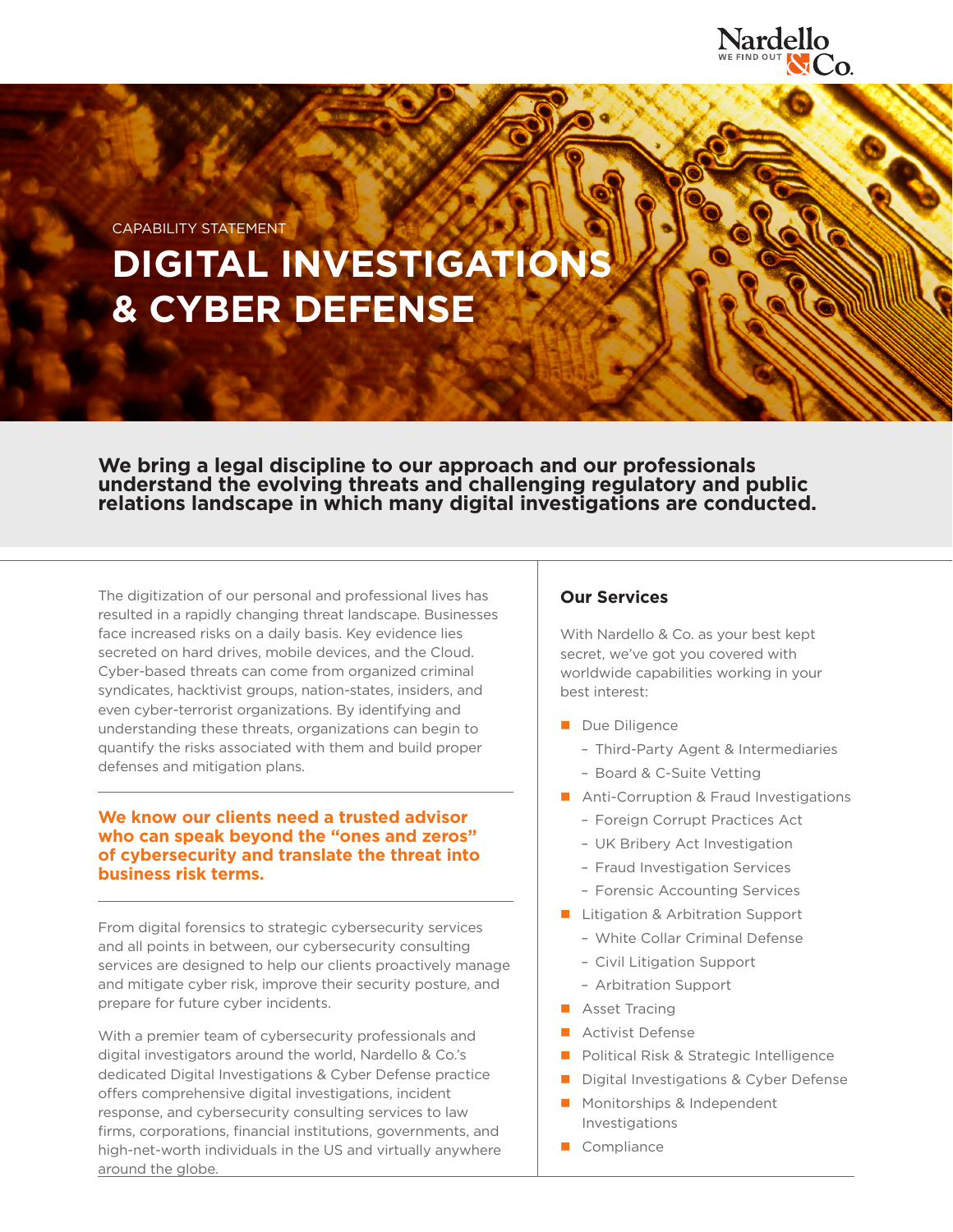# **WE FIND OUT**

## **WE PREPARE**

Following globally accepted policies and methodologies such as the NIST Cybersecurity Framework, we develop bespoke cyber defense programs designed to help our clients actively manage and mitigate cyber risk, improve their security posture, and prepare for future cyber incidents.

## **WE INVESTIGATE**

Unlike many of our competitors, Nardello & Co.'s Digital Investigations & Cyber Defense practice benefits from the insight of professionals who are former federal prosecutors, cybercrime law enforcement officials, US Department of Homeland Security personnel, and white collar lawyers and litigators with extensive experience managing complex cyber matters and utilizing the results of digital investigations. This allows us to offer an additional perspective throughout the process, staying alert to nuances that could be legally relevant down the road.

## **WE RECOVER**

Our post-incident remediation services help clients navigate the legal and regulatory aftermath of a major data breach. We are there to assist at every stage of the breach notification process, providing expert witness services as well as responding to post-incident litigation and regulatory inquiries.

## **OUR EXPERTISE**

- **Digital Forensics Investigations.** We can image, preserve, and investigate all manners of digital data, including data on hard drives, publicly available websites, mobile devices, flash drives, network servers, and the Cloud.
- **Incident Response.** We help clients respond tactically and strategically to unplanned cyber events by deploying a multidisciplinary team of digital investigators and breach responders that contain and eradicate the threat actor from a client's environment, all while focusing on business continuity and minimizing financial impact.
- **Insider Threat Investigations.** We collaborate closely with clients to investigate and navigate sensitive insider threats. We combine our cyber investigative expertise with traditional techniques to ensure insider threats are evaluated from all perspectives while meticulously and confidentially preserving key evidence.
- **Criminal & Civil Litigation Support.** Leveraging our legal-focused approach, we help clients navigate legal proceedings involving digital evidence.
- **Cyber Risk Assessments.** We provide clients with a customized, comprehensive analysis of the cyber threat landscape as it applies to their business, their industry, and their geographic footprint, enabling them to make informed, risk-based decisions.
- **Cyber Simulation Exercises.** Our scenario-based "table-top" exercises are highly tailored to reflect the true cyber-based threats facing our clients and are designed to exercise and strengthen their organization's plan and ability to respond quickly and effectively to cyber- or other crisis-related incidents.
- **IT Security Policy Review & Compliance.** We work seamlessly with clients' management, legal, and IT teams to align information security policies and practices with appropriate industry standards to meet increasing business and compliance needs, mitigate risk, and improve resilience in the wake of an attack.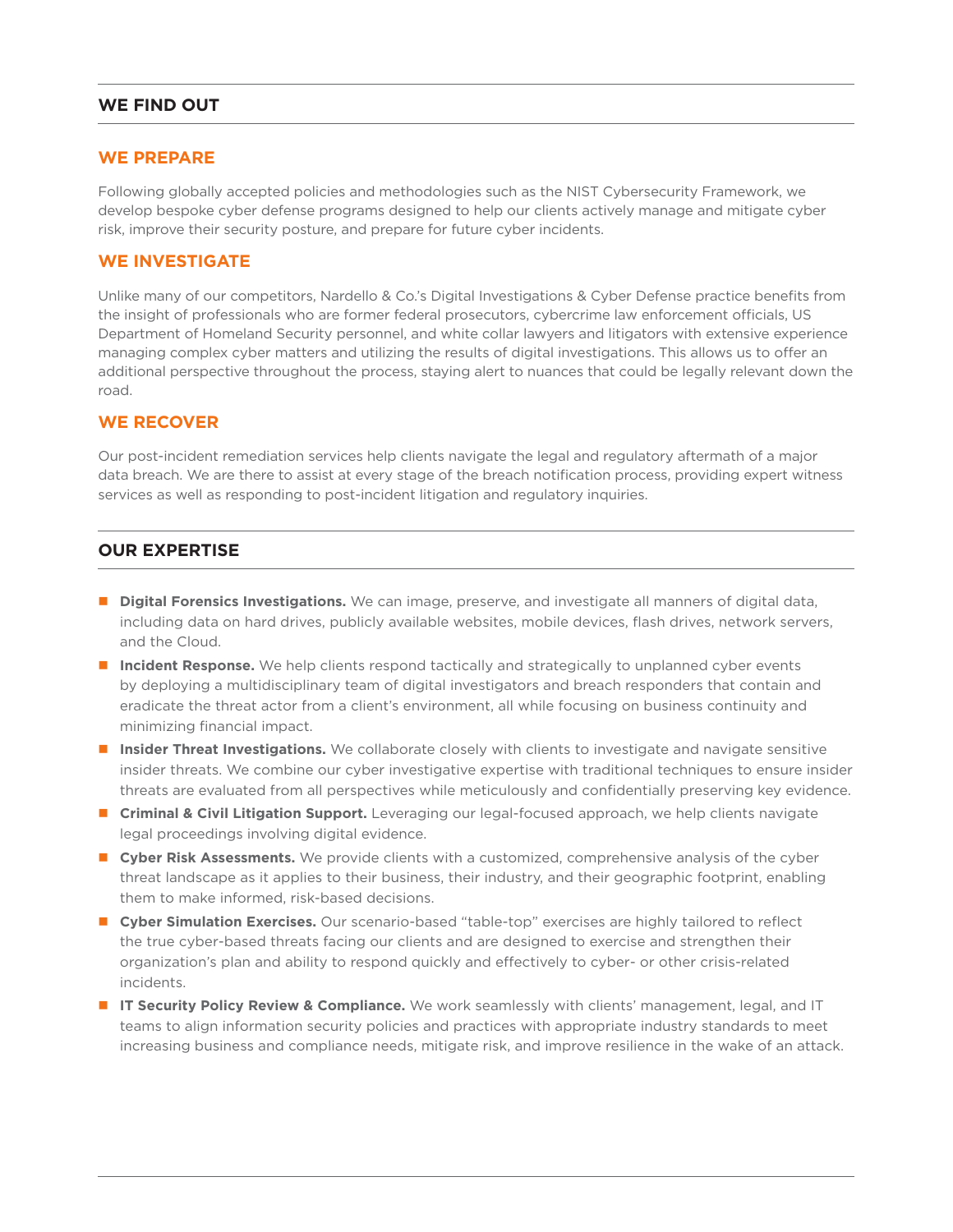## **SELECT DIGITAL INVESTIGATIONS & CYBER DEFENSE EXPERIENCE**

## **Case Study | Cyber Investigation in the Middle East**

Nardello & Co. was retained by a US law firm on behalf of one of the largest companies in the Middle East. The company had suffered a serious data breach and had already retained other investigative firms, all of which provided inaccurate conclusions due to their inability to analyze certain key digital evidence. Through inquiries with confidential sources in the cybercrime community, extensive research, and careful analysis, Nardello & Co. correctly identified the parties responsible for the security breach.

#### Case Study | **Senior Executive's Elaborate Embezzlement Scheme**

An international engineering company engaged Nardello & Co. to investigate a former senior employee suspected of embezzlement. Nardello & Co. examined internal documents and evidence collected through computer forensic work, interviewed key witnesses, and conducted research into the activities of the relevant parties. The firm's investigations confirmed that the subject had defrauded the company and laundered the proceeds through an elaborate scheme of bogus procurement contracts with sham firms and cronies that the subject had signed on behalf of the company. The scheme also involved legitimate firms and well-known businessmen with controversial backgrounds who facilitated the theft and hid the proceeds in companies in the US, Russia, Ukraine, and China. Nardello & Co.'s findings assisted the client in preparing a case to present to the criminal authorities, who initiated a prosecution of the employee for criminal fraud and money laundering.

## Case Study | **Bribery Cocktail in Hungary Goes Sour**

Nardello & Co. was retained by one of the largest law firms in the world to conduct an internal investigation on behalf of a European client who suspected that one of its senior employees bribed a Hungarian official. The investigative team conducted field interviews, performed a computer forensic review of the employee's hard drive, and undertook a comprehensive analysis to determine whether or not the Hungarian who received the suspect payments was a government official. The forensic and investigative work revealed that the recipient was, in fact, a government official and also illuminated evidence of a more elaborate bribery scheme.

#### Case Study | **Crisis Response on Behalf of a Large Japanese Company**

Nardello & Co. was engaged by a large Japanese corporation to conduct a crisis response investigation on behalf of an American subsidiary. On extremely short notice, we deployed a large team of digital investigators to the headquarters of the subsidiary. Coordinating closely with the company's outside counsel, we worked around-the-clock for nearly two weeks to conduct a comprehensive digital investigation of the relevant computers, mobile devices, servers, and cloud accounts. All told, Nardello & Co. investigators captured and analyzed data residing on more than forty digital devices, including dozens of computers and phones, as well as multiple servers and various cloud-based accounts. By working non-stop during this period, we kept the client's overall investigation on schedule and helped bring the crisis to a swift and satisfactory conclusion.

#### **Why risk it?**

Whether you have an urgent situation today or something looming on the horizon, whenever, wherever you need us, we'll work with you to develop custom solutions to meet your needs.